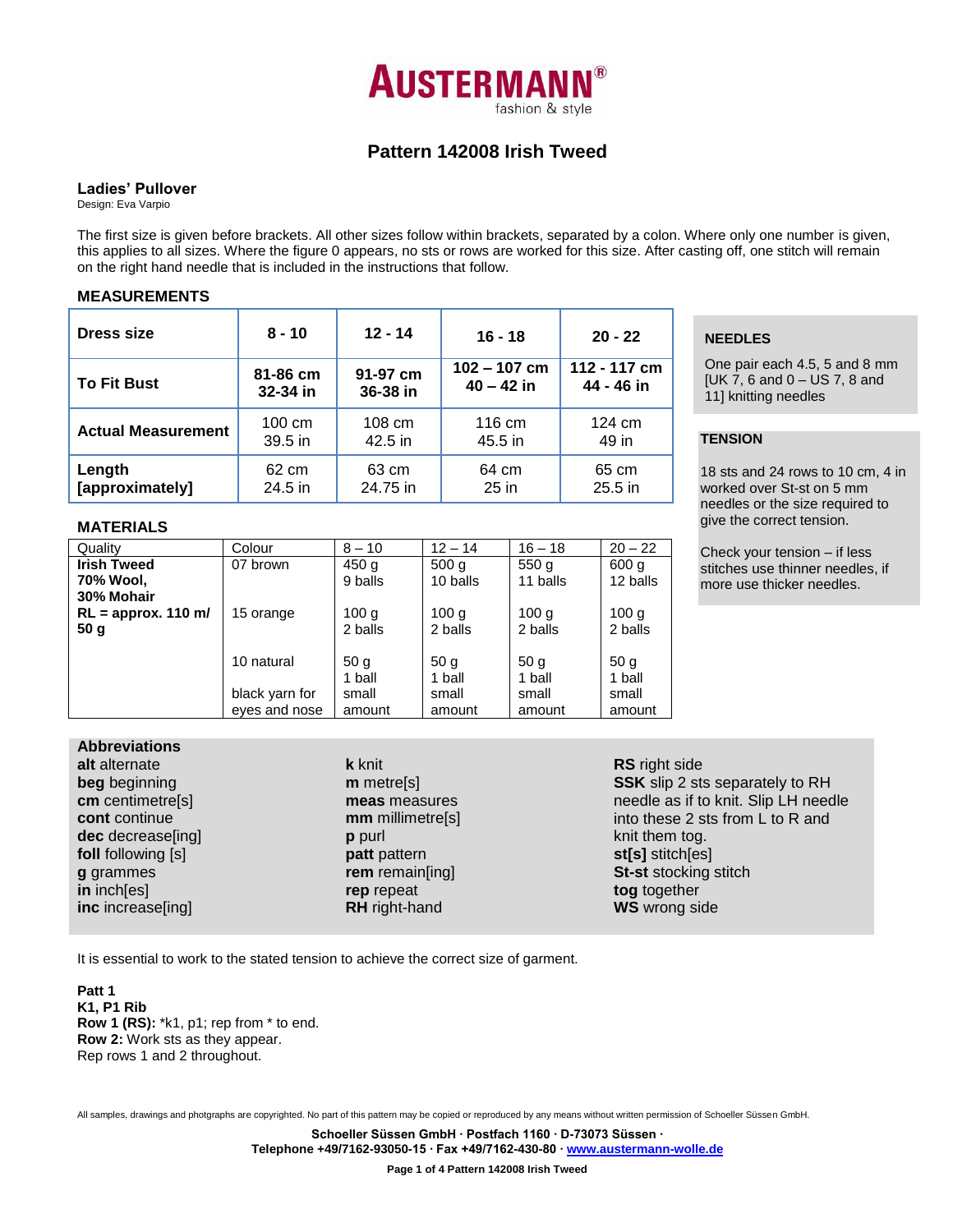

#### **Patt 2**

**Stocking stitch** (St-st) RS rows k, WS rows p

## **Patt 3**

Work in St-st following Colour chart. 1 square = 1 stitch and 1 row. Work chart in Intarsia technique, that is use a separate ball (or bobbin) of yarn for each block of colour. When changing colours, twist yarns on WS to prevent holes in work.

## **PULLOVER**

## **BACK**

Using 4.5 mm needles and brown, cast on 92 [98:104:112] sts.

**1 st row (RS):** \*k1, p1; rep from \* to end.

**2 nd row:** Work sts as they appear.

These 2 rows form K1, P1 Rib.

Work in K1, P1 Rib for 7 cm. Change to 5 mm needles and work in St-st until Back meas 42 cm from beg, ending with RS facing for next row.

## **Armhole shaping**

Cast off 3 [3:4:5] sts at beg of next 2 rows, 2 [2:2:3] sts at beg of foll 2 rows.

**Dec row (RS):** k2, k2tog, k to last 4 sts, SSK, k2.

Rep Dec row even foll alt row 5 [7:7:7] times more = 70 [72:76:80] sts.

Cont in St-st unti Back meas 60 [61:62:63] cm from beg, ending with RS facing for next row.

## **Shoulder and neck shaping**

**Next row (RS):** Cast off 5 [6:6:7] sts, k 20 [20:22:23], join 2<sup>nd</sup> ball of yarn and cast off centre 20 sts, k 25 [26:28:30]. **Next row (WS):** Cast off 5 [6:6:7] sts, k 20 [20:22:23], with 2<sup>nd</sup> ball k 20 [20:22:23]. **Next row:** Cast off 5 [5:6:7] sts, k15 [15:16:16], with 2nd ball cast off 6 sts, k 14 [14:16:17]. **Next row:** Cast off 5 [5:6:7] sts, k 9 [9:10:10], with 2<sup>nd</sup> ball cast off 6 sts, k 9 [9:10:10]. **Next row:** Cast off 5  $[5:6:6]$  sts, k 4, with  $2^{nd}$  ball cast off 4 sts, k 5  $[5:6:6]$ . **Next row:** Cast off 5 [5:6:6] sts, with 2<sup>nd</sup> ball cast off 4 sts.

## **FRONT**

Using 4.5 mm needles and brown, cast on 92 [98:104:112] sts. Work in K1, P1 Rib same as Back for 7 cm. Change to 5 mm needles. Work in St-st for 8 rows.

**Next row (RS):** k 22 [25:28:32] sts in brown, work 50 sts in chart patt, k 20 [23:26:30] sts in brown.

Cont in patt as set until Front meas 42 cm from beg, ending with RS facing for next row.

## **Armhole shaping**

Work same as Back = 70 [72:76:80] sts. Then inc 1 st each side every foll 4th row 7 times = 84 [86:90:94] sts.

Cont in patt as set until Front meas 60 [61:62:63] cm from beg, ending with RS facing for next row.

**Note:** After all chart rows have been worked, cont with brown only to end of piece.

## **Shoulder shaping**

Cast off 3 [3:3:4] sts at beg of next 6 [8:12:4] rows, 2 [2:0:3] sts at beg off foll 6 [4:0:8] rows = 54 sts.

**Neckband facing**

For the turning ridge, work next RS row with 8 mm needles. Then cont with 5 mm needles and cast on 3 [3:3:4] sts at beg of next 6  $[8:12:4]$  rows, 2  $[2:0:3]$  sts at beg off foll 6  $[4:0:8]$  rows = 84  $[86:90:94]$  sts. Cast off sts loosely.

## **SLEEVES (both alike)**

Using 4.5 mm needles and brown, cast on 44 [46:48:48] sts. Work in K1, P1 Rib same as Back for 7 cm. Change to 5 mm needles. Work in St-st and inc 1 st each side every 10<sup>th</sup> [8<sup>th</sup>:8<sup>th</sup>:6<sup>th</sup>] row 4 [9:6:10] times, then every foll 8<sup>th</sup> [6<sup>th</sup>:6<sup>th</sup>:4<sup>th</sup>] rows 5 [1:5:3] times = 62 [66:70:74] sts. Cont in St-st until Sleeve meas 44 [43:42:41] cm from beg, ending with RS facing for next row.

## **Cap shaping**

Cast off 3 [3:4:5] sts at beg of next 2 rows, 2 [2:2:3] sts at beg of foll 2 rows.

**Dec row (RS):** k2, k2tog, k to last 4 sts, SSK, k2.

Rep Dec row even foll alt row 14 times more, cast off 2 sts at beg of next 2 rows and 3 sts at beg of foll 2 rows. When Sleeve meas 59 [58:57:56] cm from beg, cast off rem 12 [16:18:18] sts.

Work 2nd Sleeve in same way.

All samples, drawings and photgraphs are copyrighted. No part of this pattern may be copied or reproduced by any means without written permission of Schoeller Süssen GmbH.

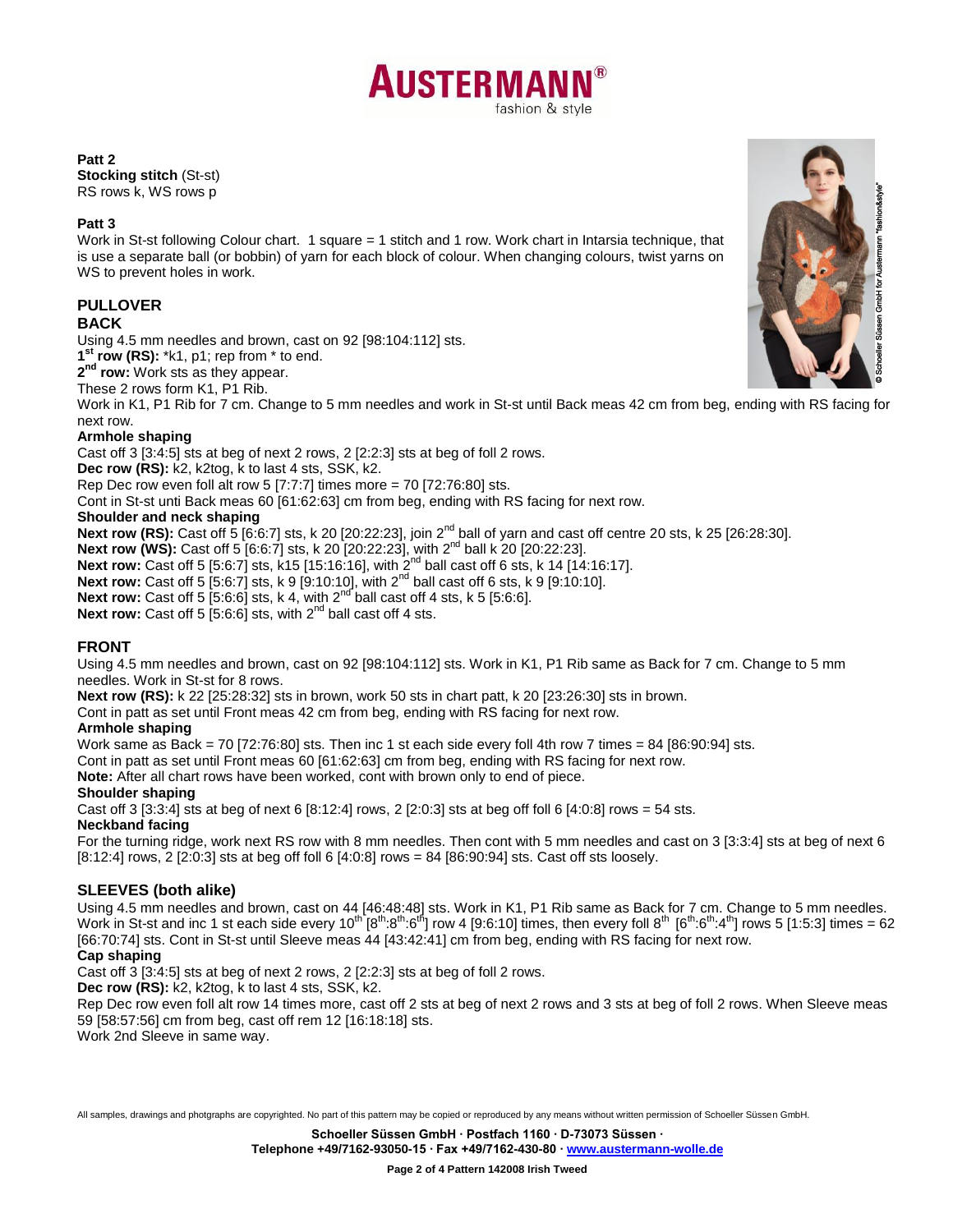

## **TO MAKE UP**

Pin pieces to measurements, cover with clean, damp towels and allow to dry. Join shoulder seams with mattress st. Set in sleeves. Join side and sleeve seams with mattress st.

Fold neckband facing to WS at turning ridge and sew loosely in place. With black yarn, embroider pupils and nose with duplicate st.



All samples, drawings and photgraphs are copyrighted. No part of this pattern may be copied or reproduced by any means without written permission of Schoeller Süssen GmbH.

**Schoeller Süssen GmbH ∙ Postfach 1160 ∙ D-73073 Süssen ∙ Telephone +49/7162-93050-15 ∙ Fax +49/7162-430-80 [∙ www.austermann-wolle.de](http://www.austermann-wolle.de/)**